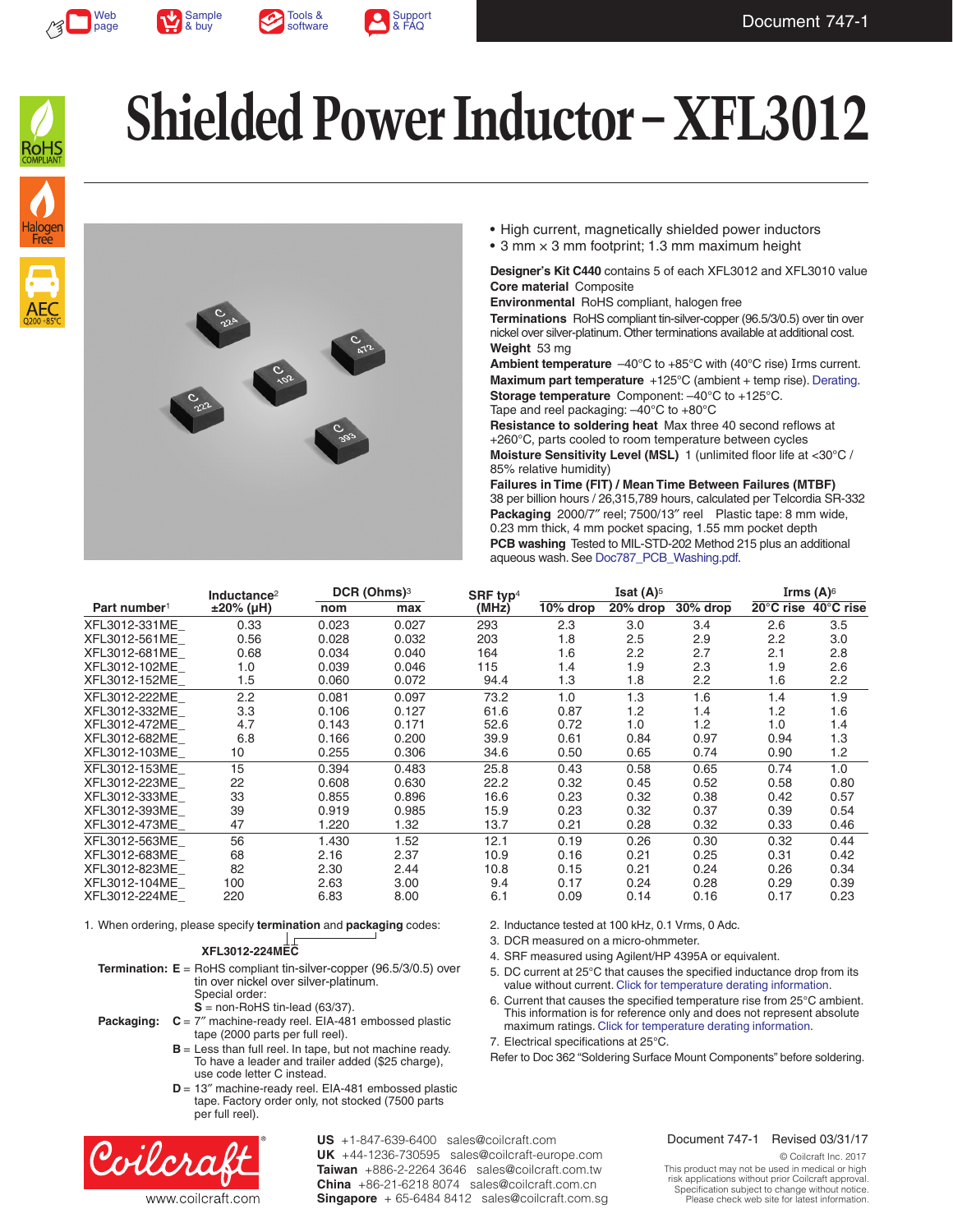

AE

# **Shielded Power Inductor – XFL3012**

## **Typical L vs Frequency**





Dimensions are in  $\frac{\text{inches}}{\text{mm}}$ 

Parts manufactured prior to January 2011 may not have part marking.



For optional tin-lead and tin-silver-\* copper terminations, dimensions are for the mounted part. Dimensions before mounting can be an additional 0.005 inch / 0.13 mm.



**US** +1-847-639-6400 sales@coilcraft.com **UK** +44-1236-730595 sales@coilcraft-europe.com **Taiwan** +886-2-2264 3646 sales@coilcraft.com.tw **China** +86-21-6218 8074 sales@coilcraft.com.cn **Singapore** + 65-6484 8412 sales@coilcraft.com.sg

#### Document 747-2 Revised 03/31/17

© Coilcraft Inc. 2017 This product may not be used in medical or high risk applications without prior Coilcraft approval. Specification subject to change without notice. Please check web site for latest information.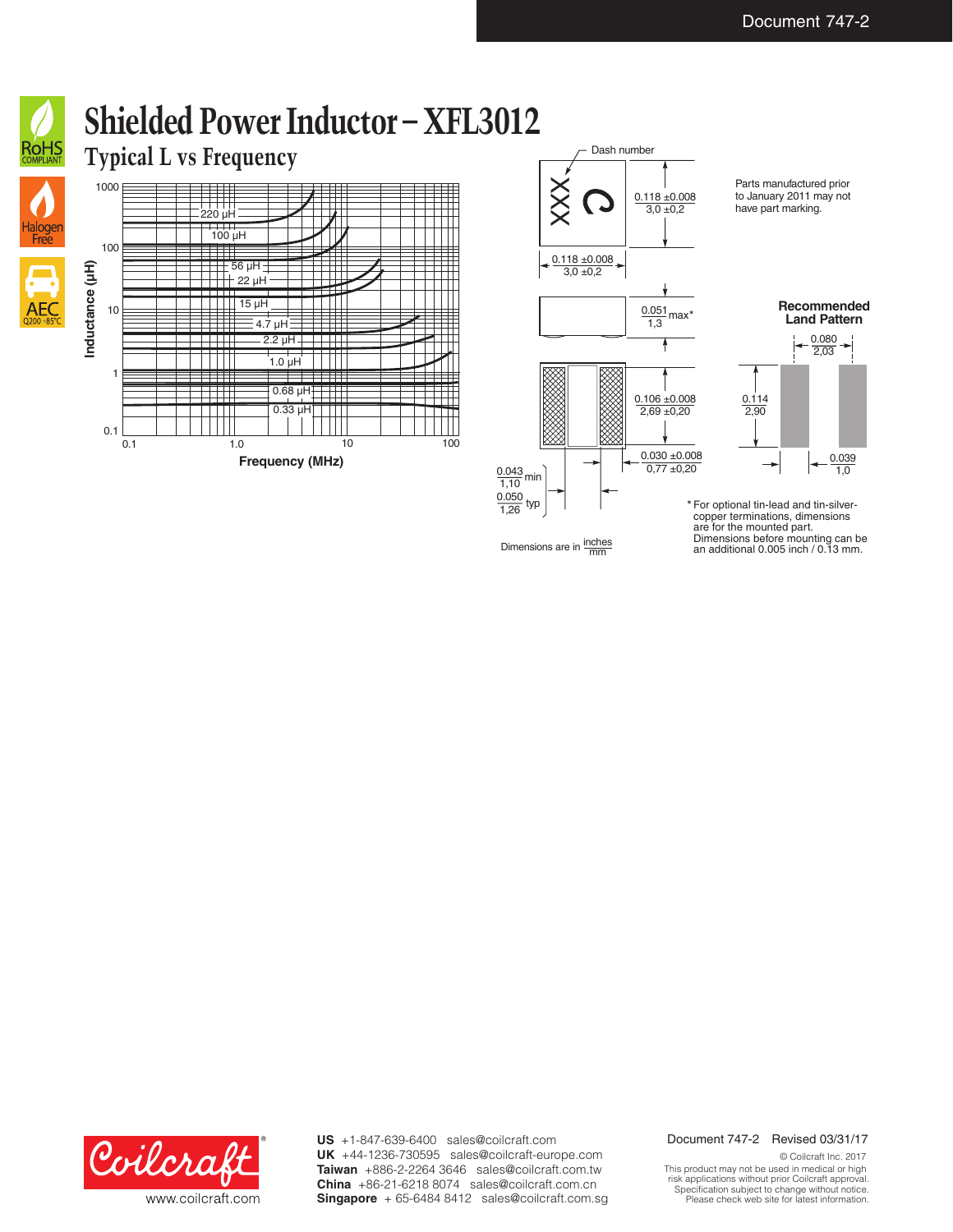

**China** +86-21-6218 8074 sales@coilcraft.com.cn **Singapore** + 65-6484 8412 sales@coilcraft.com.sg

www.coilcraft.com

This product may not be used in medical or high risk applications without prior Coilcraft approval. Specification subject to change without notice. Please check web site for latest information.